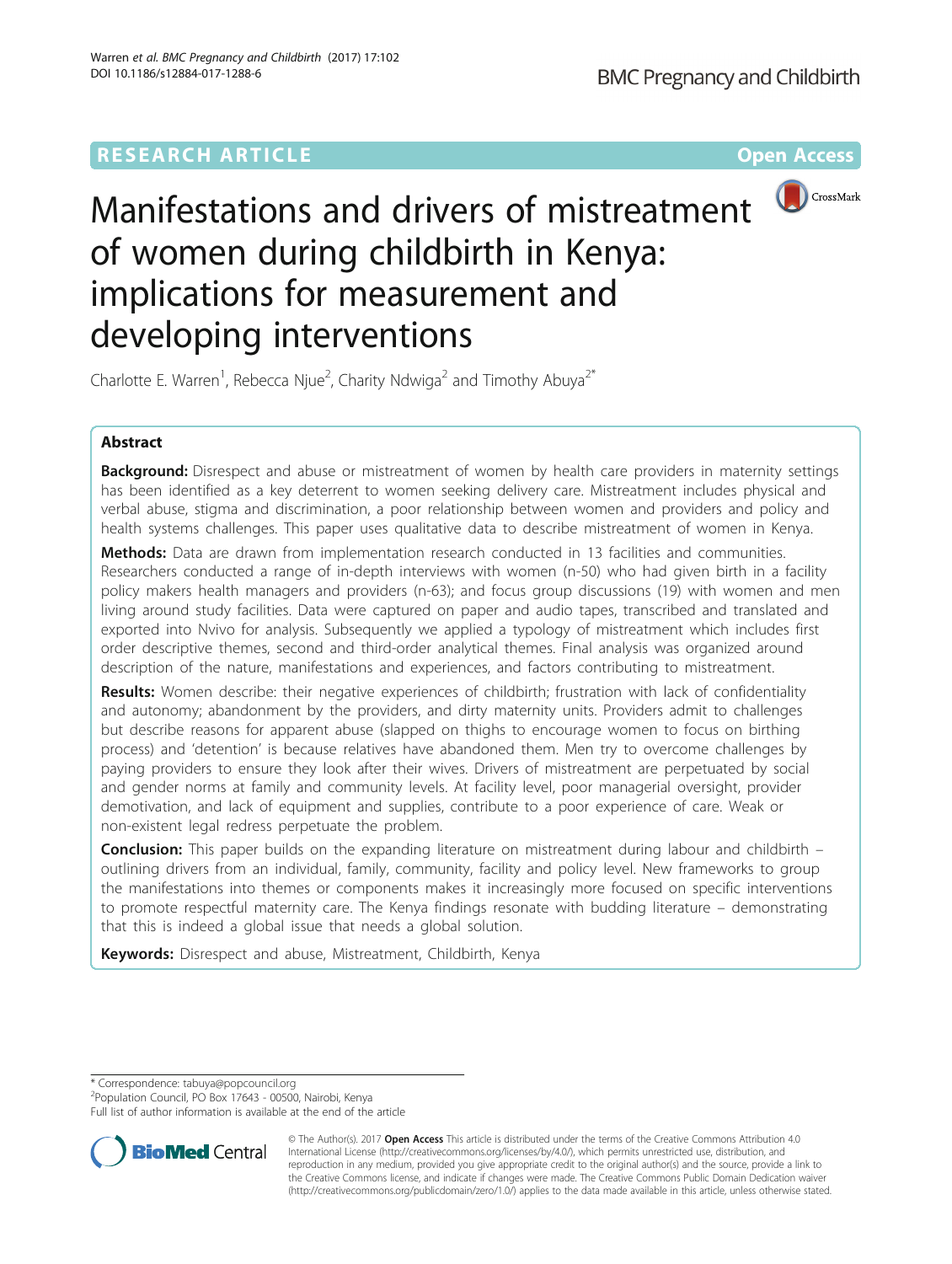## Background

The quality of the relationship between pregnant women and health providers is a critical factor that affects the use of skilled care at birth. Disrespect and abuse (D&A) of pregnant women by healthcare and other staff in maternity setting [\[1](#page-12-0)–[5\]](#page-12-0) has been identified as a key deterrent to women seeking facility-based deliveries [\[1](#page-12-0), [3](#page-12-0), [6](#page-12-0)–[9](#page-12-0)] and associated with lower satisfaction with quality of delivery services [[1\]](#page-12-0). Bowser and Hill described seven manifestations of D&A; physical abuse, non-confidential care, non-consented care non-dignified care, discrimination, abandonment, and detainment in facilities, drawn from the literature available in 2010 [\[3](#page-12-0)]. Since then developments to further define and measure the prevalence of D&A, and to test interventions to minimize its effect indicate the importance of the issue globally [[1, 5](#page-12-0)– [7, 10](#page-12-0)–[12\]](#page-12-0). The first studies measuring the prevalence of D&A describe anything from 20 to 78% of women reporting some kind of mistreatment (depending on context and measurement methodology) [[4](#page-12-0)–[6, 10\]](#page-12-0).

Recently, Bohren et al released a systematic synthesis of 65 studies from 34 countries whereby findings were organized under seven domains: physical abuse, sexual abuse, verbal abuse, stigma and discrimination, failure to meet professional standards of care, poor rapport between women and health providers, and health system conditions and constraints [\[1\]](#page-12-0). This paper uses these typologies to describe the types of mistreatment experienced by women during childbirth, and the perceived drivers of this mistreatment in Kenya.

#### Methods

Data are drawn from the Heshima project, an evidencebased participatory implementation research study, conducted in 13 facilities and surrounding communities in Kenya [[13\]](#page-13-0). The 13 purposefully selected facilities constituted different facility types (public, private, faith-based) and levels of care, comprised of three referral hospitals, three district hospitals, two faith-based hospitals, two maternity homes, and one health center. Four facilities were rural and nine were in urban or peri-urban areas. At the time of data collection women were charged for maternity services.<sup>1</sup> The number of deliveries per month ranged from 36 in the health center to over 1000 in the largest referral hospital. A detailed description of the methodology used for baseline and outcome data collection (both qualitative and quantitative), is described elsewhere but include measuring the prevalence of D&A through exit interviews, provider interviews and clientprovider observations [\[5](#page-12-0), [13](#page-13-0)].

Qualitative data were collected between August and October 2011 to both understand the taxonomy around D&A and to inform the development of interventions. Researchers conducted 19 focus group discussions

(FGDs) with women, men, civil society and community leaders recruited from the catchment areas of twelve facilities (selected from four counties) and one maternity hospital in Nairobi. Participants included women who had given birth (either at home or in a health facility), family members, and local women's and civil rights groups. Potential participants were recruited from the communities around the health facilities by a research assistant in conjunction with community leaders and invited to participate in a focus group discussion held at a nearby location. A same sex moderator conducted the session, accompanied by a note-taker, who was also responsible for administering the tape recorder. Participants were informed that the session would be taped, and that no personal identifiers will be used during discussions. The focus of discussion was: general problems faced by pregnant women, motivations for giving birth in health facility and selection/use of the particular facility; attitudes towards health facility deliveries; quality and satisfaction with communication/interaction with the provider; perceptions of health system stigma and discrimination towards those accessing maternal health services. Sixty-one in-depth interviews (IDIs) were conducted with policy makers, health managers, health providers, community health workers and traditional birth attendants (TBAs). In-depth interviews with women were also conducted with 17 women who reported D&A during the exit survey and 38 who did not report any D&A at baseline. Table [1](#page-2-0) summarizes the data sources and study participants. Given that the focus of the research was to find out the types of D&A to develop interventions to mitigate mistreatment, we only describe the results from those who experienced D&A. The objectives of the interviews was to collect information similar to that collected through FGDs, with additional information on system level and governance factors that may contribute to D&A [[13](#page-13-0)].

#### Ethical review

All data collection instruments and procedures were pilot-tested among groups with similar characteristics to the study populations and modified accordingly. The study tools were also translated and pretested in the relevant local language. A structured consent form administered in participants' preferred language, conveyed the objectives, procedures, benefits, and risks of the study. Written consent was obtained from all participants. None of the participants were minors. The research protocol was reviewed by key stakeholders and ethical clearance was granted by the Kenya Medical Research Institute (KEMRI) Ethical Review Board (approval SCC No: 288), the Population Council's Institutional Review Board (No: 517), and the Division of Reproductive Health, Ministry of Health, Kenya.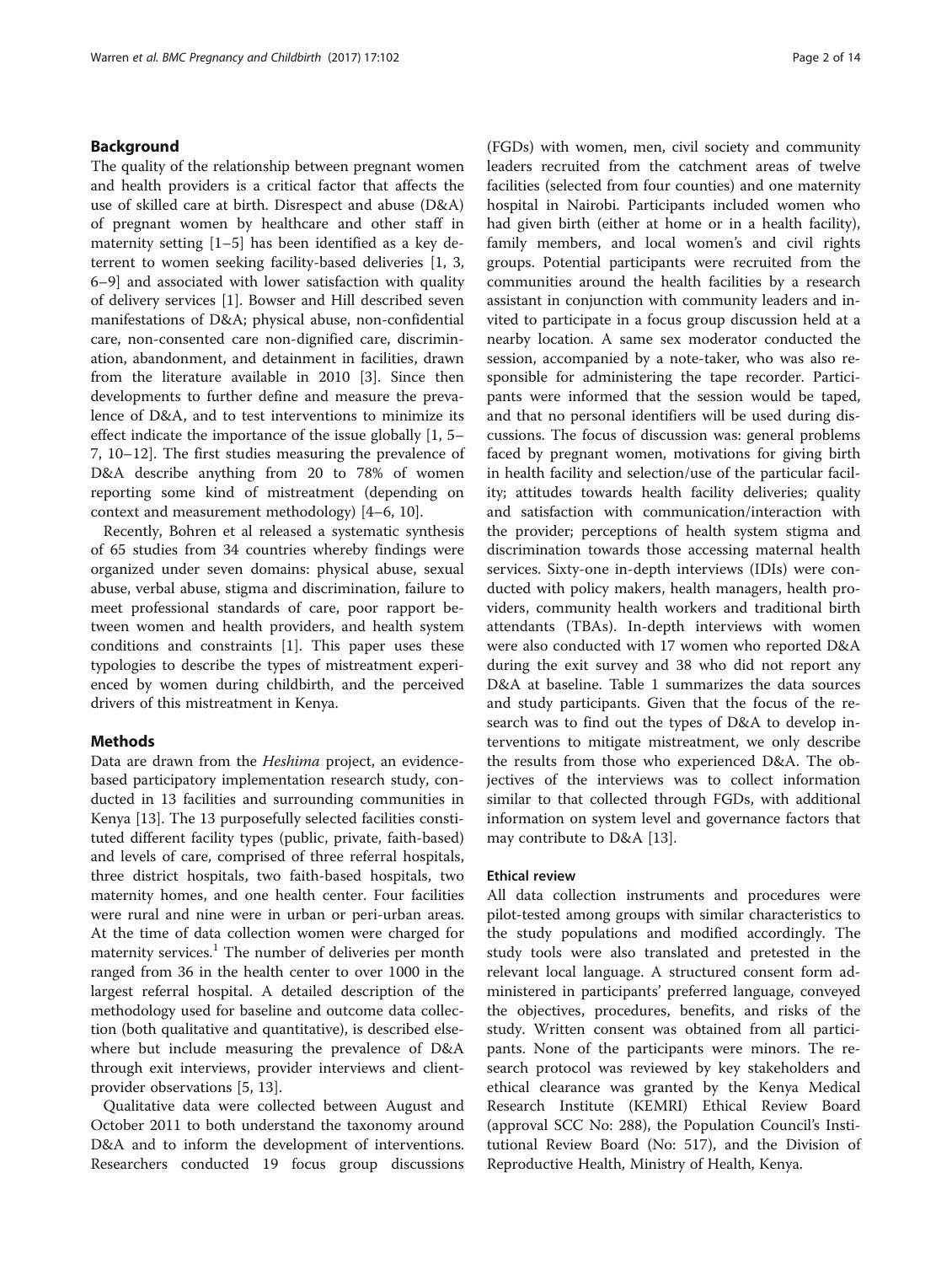<span id="page-2-0"></span>Table 1 Data sources and study participants

| Data Sources                   | Study groups                                                                                                                                                         | Number |
|--------------------------------|----------------------------------------------------------------------------------------------------------------------------------------------------------------------|--------|
| In-Depth Interviews (IDIs)     | Policy makers: national health program managers, professional associations (nursing, medical)                                                                        | 23     |
|                                | Health program managers at county and sub county level; maternity unit in-charges<br>(nurses, midwives and doctors)                                                  | 20     |
|                                | Health providers (nurses, midwives, doctors)                                                                                                                         |        |
|                                | Community health workers and traditional birth attendants                                                                                                            | 9      |
|                                | Women who delivered at a facility in the last 6 months who experienced D&A (17). Women who<br>delivered at a facility in the last 6 months who experienced D&A (33). | 50     |
| Focus Group Discussions (FGDs) | Single and multi-parity women (separate groups)                                                                                                                      | 9      |
|                                | Men in the community                                                                                                                                                 |        |
|                                | Community members/Opinion leaders (chiefs, elders)                                                                                                                   |        |

#### Analysis

Qualitative data was captured on paper and audio tapes, translated and transcribed into MS Word, before being exported into QSR NVivo 10 software for management and analysis. Data analysis was conducted by two researchers. A thematic framework approach was adopted to classify and organize data into key themes, concepts and emergent categories. The initial codebook was constructed through inductively derived themes (e.g. neglect and abandonment, bribery) and deductively on the Bowser and Hill conceptual model, which we contextually explored and adapted to the Kenyan setting. This paper further applies the typology of mistreatment of women during childbirth as described by Bohren et al which includes first-order descriptive themes, second- and third-order analytic themes [\[2](#page-12-0)]. The first order themes describe specific events or instances of mistreatment. The second and third order analytical themes further classify these first order themes into meaningful groups based on their common attributes. The third-order themes are ordered from the level of interpersonal relations through the level of the health system [[2\]](#page-12-0).

We triangulated qualitative data through comparisons of analysis charts within and across sites to look for similarities and differences to support identification of key issues around abuse and disrespect. Final qualitative analysis was organized around a description of the nature, manifestations and experiences at baseline and factors contributing to any mistreatment.

## Results

In response to a generic question at the beginning of the FGDs and IDIs on the problems women face in accessing maternal health services themes that emerged included socioeconomic barriers: poverty, distance to health facilities, lack of and cost of transport – especially at night – and the cost of delivery services. However, the results reported here are around mistreatment within health facilities.

The results are presented in two sections. The first describes mistreatment themes that emerged from the data, grouped by the third order themes outlined by Bohren et al which are 1) physical abuse, 2) verbal abuse, 3) stigma and discrimination, 4) failure to meet professional standards of care, 5) poor rapport between women and health providers and 6) health system conditions and constraints [[2\]](#page-12-0). There were no reports of sexual abuse in the data. Table [2](#page-3-0) summarizes the types of mistreatment by order of themes. The second section describes the perceived drivers of the manifestations of the mistreatment.

## Types of disrespect and abuse or mistreatment experienced by women during childbirth Physical abuse

Majority of men and women identified slapping, beating, 'tossing around' and pushing as examples of physical abuse, for example: "She slapped me on the thighs and being tossed around in unfriendly manner but we find it normal to us" (FGD women). However, the meaning attached to the act during childbirth varied. For example, some of the younger women felt that slapping by health providers is sometimes justified as it is done to ensure the women cooperate and focus on the birth process. This view is also held by health providers who reported that they did not perceive slapping clients as dehumanizing, but considered it an act to help the woman save her life and that of the baby:

"The issue of mothers saying nurses are bad must be dealt with in the community. They should be informed that nurses are not bad. Ideally any mother who has delivered in a hospital is slapped on the thighs to facilitate or encourage her to push because if the mothers do not push the danger is obvious" (IDI, Service provider).

Although physical abuse appears to be normalized by both women and health providers, it does deter women from seeking a facility delivery as was illustrated by men and health providers: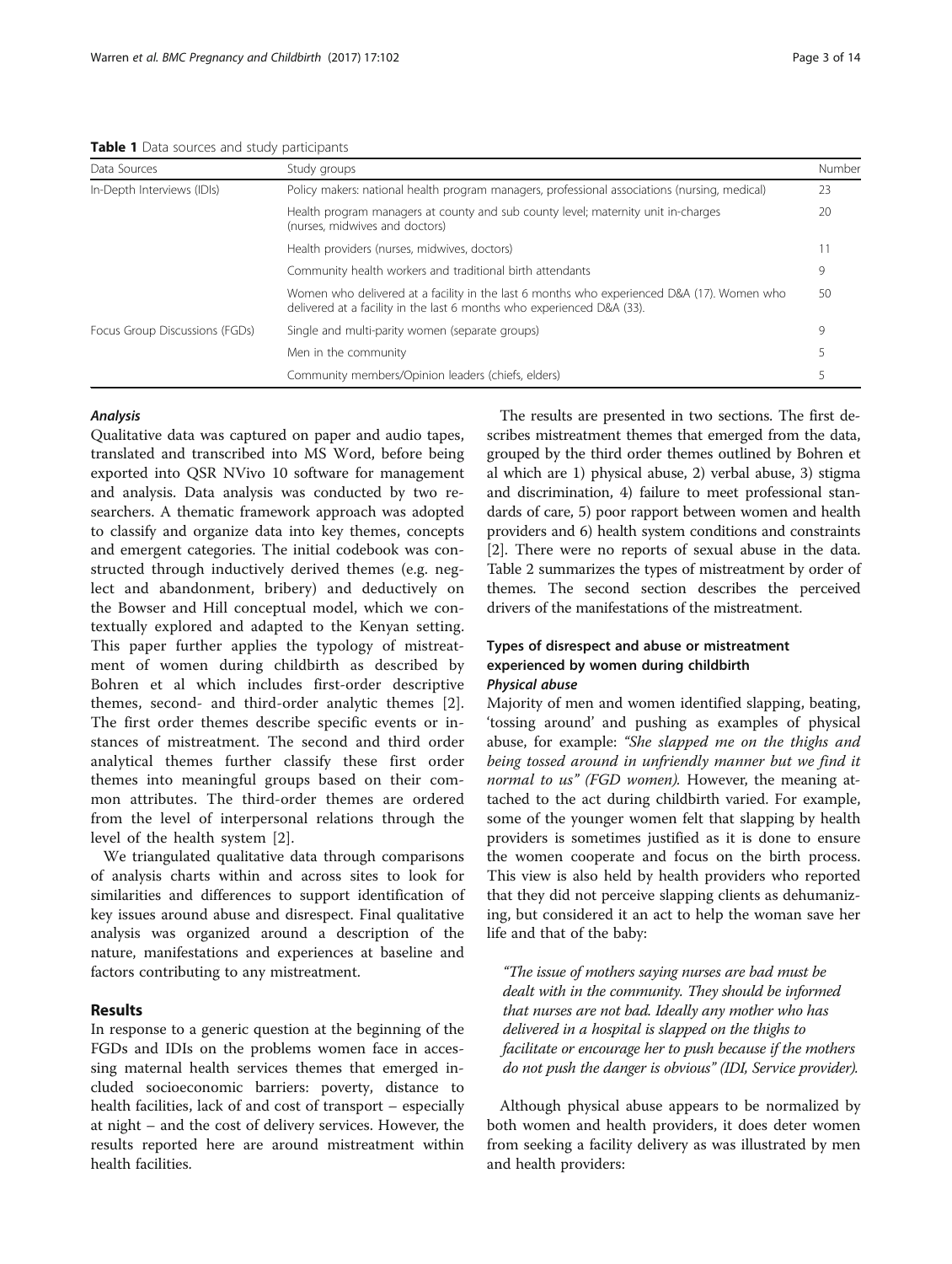<span id="page-3-0"></span>

|  |  | Table 2 Manifestations of mistreatment of women during childbirth in Kenya |  |  |  |
|--|--|----------------------------------------------------------------------------|--|--|--|
|  |  |                                                                            |  |  |  |

| Third order themes                                                     | Second order themes                                                                        | Illustrative manifestations of experiences and reports of first order themes from Kenya                                                                       |                                                                                                              |                                                                                                                                                           |  |  |
|------------------------------------------------------------------------|--------------------------------------------------------------------------------------------|---------------------------------------------------------------------------------------------------------------------------------------------------------------|--------------------------------------------------------------------------------------------------------------|-----------------------------------------------------------------------------------------------------------------------------------------------------------|--|--|
|                                                                        |                                                                                            | Women                                                                                                                                                         | Men                                                                                                          | Health providers (HPs)/managers                                                                                                                           |  |  |
|                                                                        | Intentional mistreatment: use of violence, physical, verbal, negligent withholding of care |                                                                                                                                                               |                                                                                                              |                                                                                                                                                           |  |  |
| Physical abuse                                                         | Use of force                                                                               | Slapping/pinching                                                                                                                                             | Beaten by HPs                                                                                                | Slap to save a woman's life                                                                                                                               |  |  |
|                                                                        | Physical restraint                                                                         | Pushing my thighs                                                                                                                                             | Helped to make the<br>woman cooperate or<br>obey                                                             | To make room for baby to<br>come out if mother is closing<br>legs. Fear of being reprimand<br>for poor out pregnancy comes                                |  |  |
| Sexual abuse                                                           | Sexual abuse                                                                               | Not recorded in any data from<br>this study                                                                                                                   |                                                                                                              |                                                                                                                                                           |  |  |
| Verbal abuse                                                           | Harsh language<br>Threats and blaming                                                      | Insulting language; Threatening<br>and insulting relatives/caretaker<br>Women blamed for negative<br>outcomes<br>Reprimanding client if she calls<br>for help | Insults from health<br>providers to women<br>and caregivers                                                  | Harsh words 'helps' women<br>and relatives cooperate; You<br>must appear tough to gain<br>cooperation<br>Personal attitude                                |  |  |
| Stigma and<br>discrimination                                           | Discrimination based on<br>ethnicity, socioeconomic<br>status                              | Women 'blamed' for high parity,<br>age and socioeconomic status<br>Tribalism/ethnicity                                                                        | Devalues my partner/<br>wife and I or my<br>community                                                        | Women take too long to<br>understand. HPs overworked,<br>stereo typing, negative attitude<br>and values 'that tribe behavior/<br>react like that"         |  |  |
|                                                                        |                                                                                            | HIV positive women avoided<br>or abandoned                                                                                                                    | Men forced to take<br>HIV test                                                                               | Fear, stigma lack of knowledge                                                                                                                            |  |  |
| Failure to meet<br>professional<br>standards of care                   | Lack of informed consent for<br>physical exam and procedures                               | HPs discuss the examination<br>results with others                                                                                                            | Devalues my wife<br>and $\vert$                                                                              | Rooms do not offer audio<br>privacy                                                                                                                       |  |  |
|                                                                        |                                                                                            | Student allowed to do<br>episiotomy 'badly'<br>Frequent vaginal examinations/<br>multiple tests by HPs and<br>students                                        |                                                                                                              | Student must learn on clients:<br>too many students must<br>achieve skills in a short time.<br>Lack of HPs skills and confidence.                         |  |  |
|                                                                        | Lack of confidentiality<br>and privacy                                                     | Examination, delivery and<br>treatment required to undress<br>without curtains or partitions                                                                  | Bed sharing                                                                                                  | Lack of curtains<br>Too many clients<br>Limited space                                                                                                     |  |  |
|                                                                        |                                                                                            | Women have to give personal<br>information in public (within<br>hearing distance of others)                                                                   |                                                                                                              | Over crowding                                                                                                                                             |  |  |
|                                                                        | Neglect and<br>abandonment                                                                 | Older/higher parity women<br>report left to deliver on their<br>own as HPs abandon them<br>due to their previous birth<br>experience                          | HPs refuse to help<br>women in labor if not<br>come with drugs,<br>supplies, money. Men<br>rush to buy them. | Too busy, overworked,<br>uncooperative mother. Poor<br>staff attitude, "have done my<br>shift for the day", lack of team<br>work. Inadequate supervision, |  |  |
|                                                                        |                                                                                            | Ignoring clients' calls for help                                                                                                                              | HPs not available or at<br>night                                                                             | Demotivated.                                                                                                                                              |  |  |
|                                                                        |                                                                                            | Doctor not available to<br>conduct cesarean section                                                                                                           | No doctor available                                                                                          | Absenteeism; report late on<br>duty, no housing for doctors;<br>lack of transport.                                                                        |  |  |
|                                                                        |                                                                                            | HPs not responding to client<br>when in pain                                                                                                                  | Some women too<br>afraid of pain                                                                             | Poor staff attitude; Lack of<br>professional ethics;<br>Poor leadership                                                                                   |  |  |
| Poor rapport between Lack of autonomy<br>women and health<br>providers |                                                                                            | Not involved in decision making<br>in my care<br>Used language that I could not<br>understand<br>Lack of food/drink. No bathing<br>facilities                 |                                                                                                              | Poor staff attitude.<br>Too busy to explain, they do<br>not get even if you explained,<br>Ineffective counseling/<br>communication.                       |  |  |
|                                                                        | Detainment                                                                                 | Lack of money makes mothers<br>avoid going to hospital                                                                                                        | Women are detained                                                                                           | Clients are abandoned by their<br>relatives in hospital.                                                                                                  |  |  |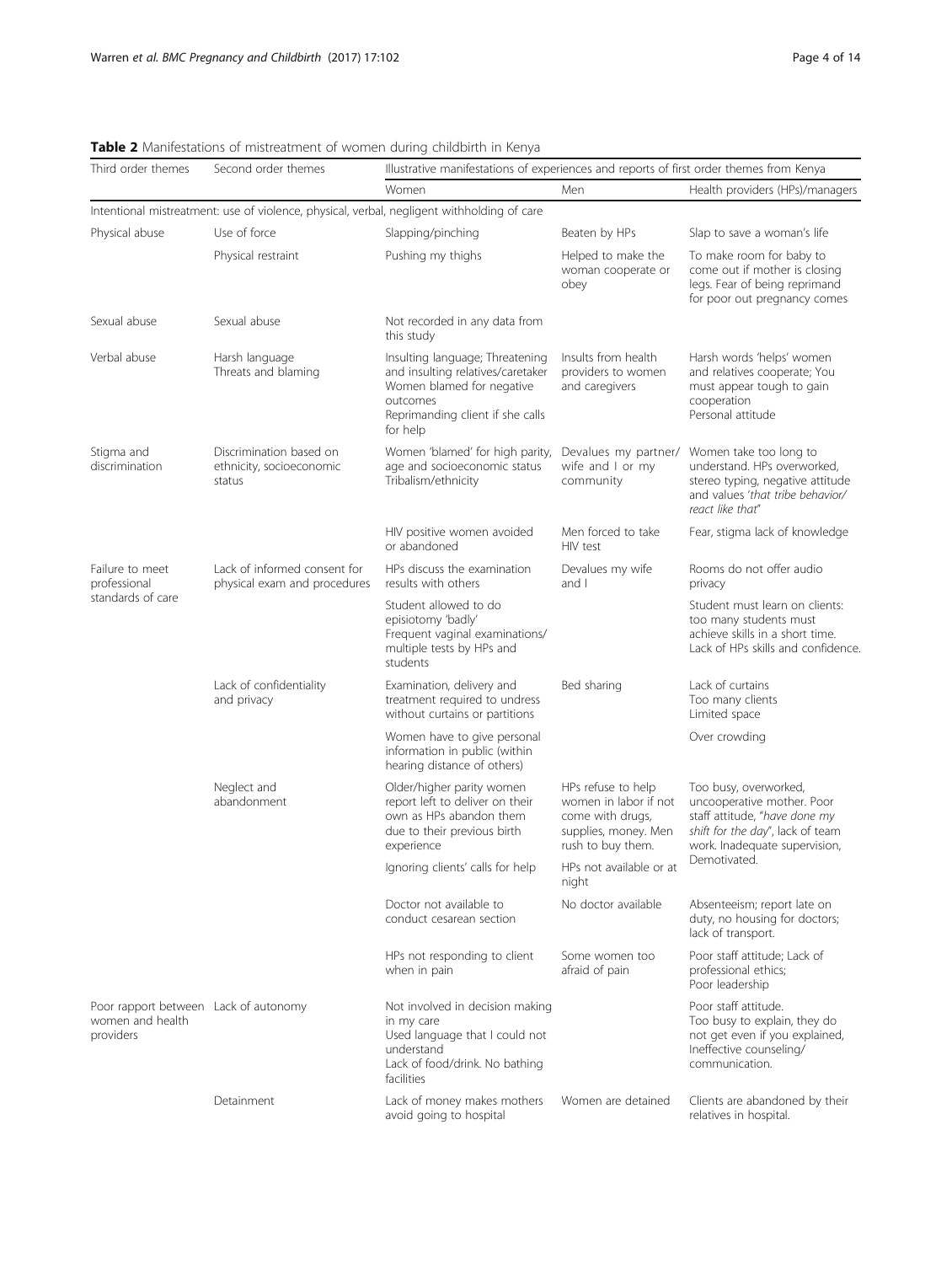| <b>Table 2</b> Manifestations of mistreatment of women during childbirth in Kenya (Continued) |  |  |  |
|-----------------------------------------------------------------------------------------------|--|--|--|
|                                                                                               |  |  |  |

|                                               | Ineffective<br>communication | Not given information about<br>my care<br>Do not understand the need for<br>frequent vaginal examinations | Not consulted or<br>informed about my<br>wife's progress or<br>babies condition | HPs have no time to discuss<br>procedures due to high<br>workload<br>Clients do not understand                   |  |
|-----------------------------------------------|------------------------------|-----------------------------------------------------------------------------------------------------------|---------------------------------------------------------------------------------|------------------------------------------------------------------------------------------------------------------|--|
| Structural disrespect deviations              |                              |                                                                                                           |                                                                                 |                                                                                                                  |  |
| Health system<br>conditions an<br>constraints | Lack of resources            | Lack of equipment. bed sharing,<br>Lack of curtains/clean linen                                           | Facility request money<br>to buy drugs                                          | Inadequate supplies, lack of<br>funds, misuse of funds, lack of<br>maintenance, poor planning<br>and forecasting |  |
|                                               |                              | No water for bathing, dirty<br>bathrooms<br>No food                                                       |                                                                                 |                                                                                                                  |  |
|                                               |                              | No support staff<br>Staff shortage/no supervision/<br>poor leadership. Made to clean<br>up                | Have to buy the drugs<br>and supplies                                           | Shortages<br>Staff and equipment and<br>supplies                                                                 |  |
|                                               | Facility culture             | Too few staff                                                                                             | Staff not supervised                                                            | Staff shortages<br>Ineffective supervision                                                                       |  |
|                                               | Corruption/bribery           | You must stretch your hand<br>Some behave in a way that<br>they want to be bribed                         | Pay bribe to get own<br>bed                                                     | Poor and delayed pay.<br>Accepted norm- everyone is<br>doing it anyway                                           |  |

The illustrative manifestations (first-order themes describing specific events or instances of mistreatment) presented in this table are drawn from the study findings in Kenya. We have adapted these to the framework developed by Bohren et al [[2](#page-12-0)] using a global evidence-based typology (third, second and first order themes) of mistreatment of women during childbirth. The second- and third-order themes classify first-order themes into meaningful groups based on common attributes. The third-order themes are ordered from the level of interpersonal relations through the level of the health system HP health provider

"For me, my opinion is that you may take your wife to hospital the first time but she is afraid to go back because they are usually beaten by the sisters. Once that happens the second time she refuses to go to hospital, she decides to give birth at home" (FGD, Men).

"…Some tell of sad stories about their deliveries and they even think that they should not give birth anymore because of the abuse and mistreatment that they receive. A friend of mine was taken to the district hospital but her labor was prolonged which was frustrating the nurses. This made them impatient and abusive to her by slapping and beating her" (IDI, Service provider).

#### Verbal abuse

Health providers' use of harsh language, both insulting and shouting at women and their caregivers was a common behavior described by women, men and TBAs. Others reported that health providers blame women for negative outcomes, and reprimand women if they call for help:

"I was young when I went to deliver my first baby. Instead of being assisted, the nurses kept insulting me (you enjoyed doing it, why are you screaming now), don't try and scream here. I can never go back to facility XX. The nurses are just there not helping; you wonder if it's a hospital you were brought to?" (FGD, Women).

"It depends on the hospital, like in XX my wife delivered our first child there and she said that she will never go back there… She was asked why she had decided to give birth while still young, so she was really insulted… she said that she will never go back there since those nurses do not have public relation of even telling her what to do and yet this was her first child… she said those nurses do not have customer care" (FGD, Men).

"You know pregnant women when they are talked to in a bad way they don't forget" (IDI, traditional birth attendant).

Some health providers 'excused' this behavior by reporting that it is necessary to be harsh and rude in order to ensure cooperation.

"Harsh words 'help' women and relatives cooperate" (IDI Provider).

#### Stigma and discrimination

There were two types of discrimination that emerged from the data—discrimination based on socio-demographic status and medical conditions.

Discrimination based on socio-demographic characteristics The types of discrimination were based on parity, socioeconomic status and age. Multiparous women reported that they were mostly abandoned to deliver by themselves as they 'knew what to do'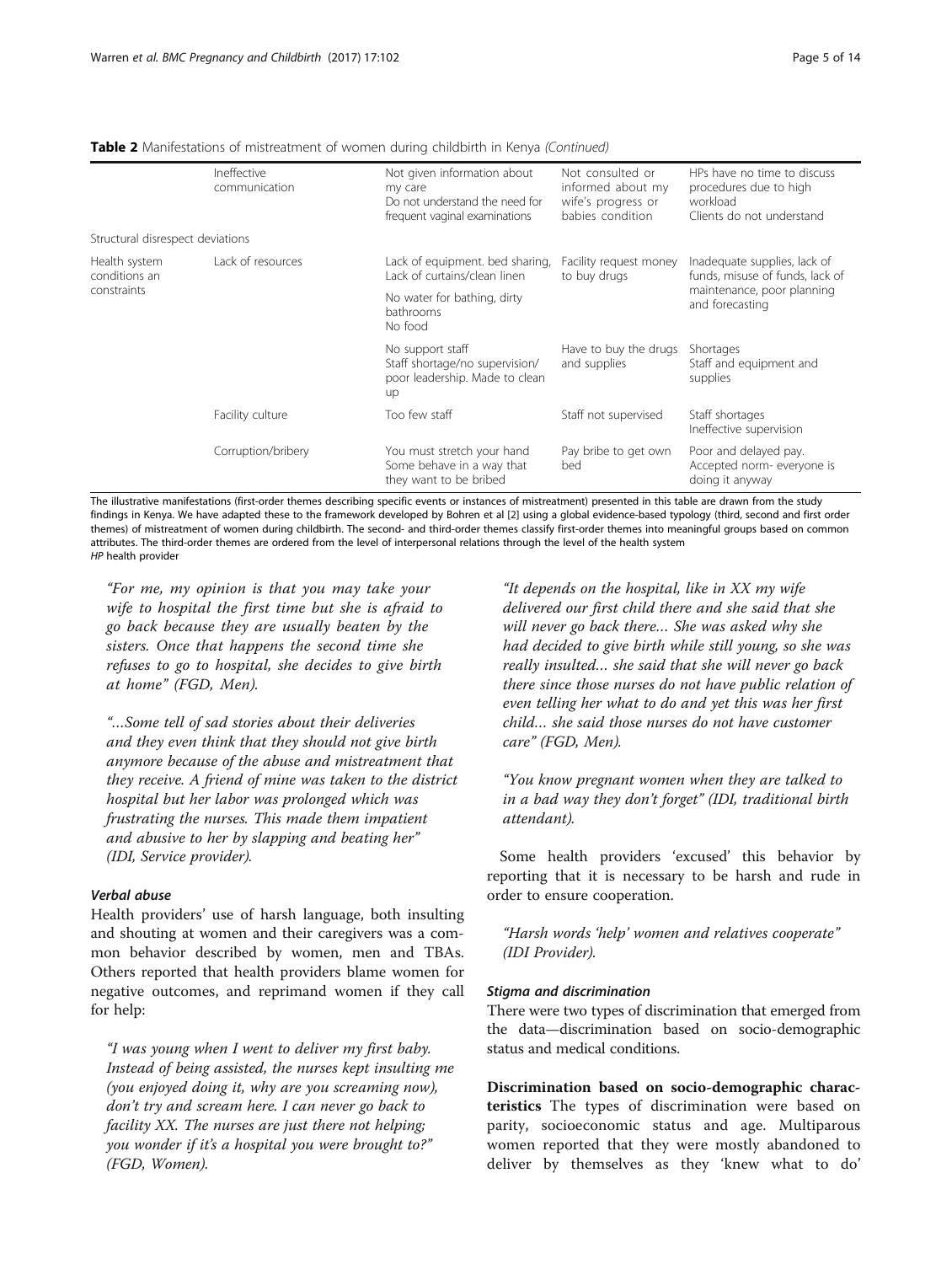having delivered before. Women from poor neighborhoods are labeled 'poor' by the health providers who then withhold information regarding procedures and treatment. Many respondents reported that adolescent mothers frequently suffered verbal abuse. Some health providers believe that teenage mothers have defied the community norms by conceiving before the 'appropriate community age' and it is somehow justified to be harsh with them. Moreover, the ethnic background of the provider and the clients can dictate their interaction; if they belong to the same ethnic group they get better treatment and are not abandoned or required to bribe.

"… They, [health providers] say 'she is a XX tribe leave her she is stupid even if she is in pain'. Until a lady of community XX screams then they can listen to her" (FGD, Women).

"Just to add, another thing that can bring problems is tribalism in hospitals. If you are not of her tribe then she will treat you badly, so this also contributes to the poor relationship with the nurses" (FGD, Women).

Some clients do not seek care in a facility if the health providers are known to be a different ethnicity – forcing the client to travel past the nearest facility. This was more common in the areas worst hit following the post-election violence in 2008. Women in these areas reported that they prefer to visit facilities that are outside their home areas to ensure they get health providers from the same ethnic group or they delivered at home or with a traditional birth attendant.

Discrimination based on medical conditions There were reports of women refusing to attend antenatal care (ANC) services for fear of being tested for HIV and their status made known to people from their community. FGDs with men, women and civil society groups also reported that people in general fear that others might get to know their HIV status if positive because most health providers are careless and often disclose such information.

"This woman was HIV positive; she was taken to XXX hospital by community health workers from this village, then it was at night….that woman was neglected. They said the woman was neglected, she was almost due but was told to sit on the bench and wait. …the mistake maybe, the woman wasn't attending antenatal clinic…. so it wasn't easy." (IDI Community health worker).

## Failure to meet professional standards of care

Three main themes (second order) were identified here: lack of informed consent; lack of confidentiality and privacy, and neglect and abandonment.

Lack of informed consent Several women reported that they were not given sufficient information regarding the progress of their labour and did not give their consent to certain procedures.

"My first child…I had no strength to push the baby, so she told me she will inject me. She later cut me, then informed me I have cut you so that you are able to push, so I was informed after the cut but I think I should have been informed before" (FGD, Women).

Lack of confidentiality and privacy In addition to the issue of women's HIV status being made known, communities perceive breaches of confidentiality as examination, delivery and treatment that required undressing without curtains or partitions.

"There is no privacy because like in my case we shared a bed and when the doctor was coming to ask my problems there was no privacy the other patient would hear. Now like the problems of the one that we shared the bed with, I went home when I knew all her problems" (IDI, Woman).

Neglect and abandonment Abandonment was reported as the most common behavior that women and men felt was dehumanizing. Multiparous women reported that they are often left to deliver on their own as health providers say they have previous experience in delivering:

"They have a habit of asking if it's first or second born. If you say third born, they say that you are used to giving birth, they leave you alone, you push the baby alone only for them to come to cut the cord after birth and weigh the baby" (FGD, Women).

Other examples of abandonment described by both women and men include situations in which health providers ignore clients for several hours despite calls for help; or women deliver alone on the admission room benches while health providers come in much later when she has already delivered or is screaming for help. At times abandonment of care was described when health providers fail to respond to clients' needs especially when they are in pain post-operative.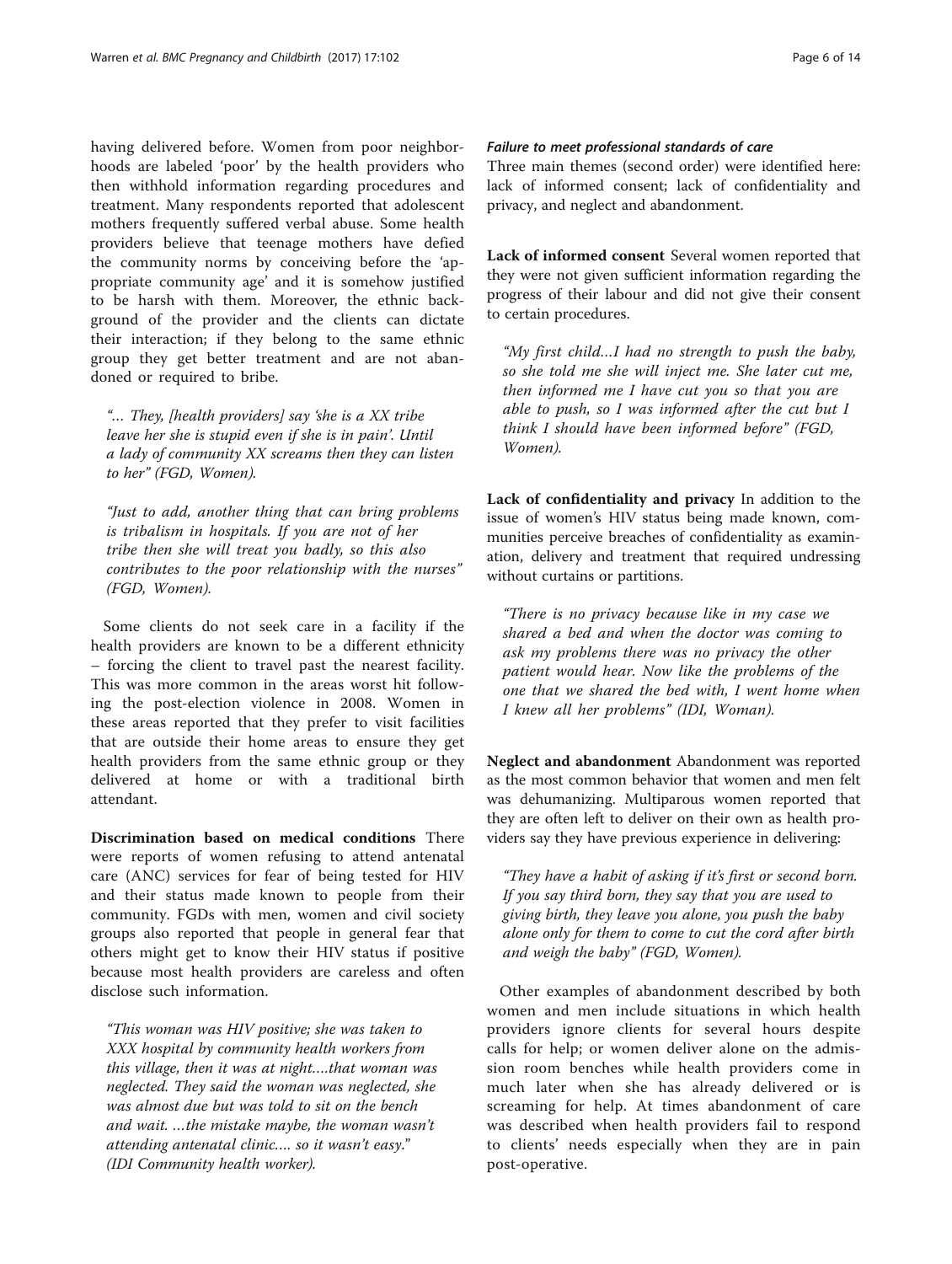"… That was after the cervix had opened up and the baby had started coming out. So they were telling me to stop pushing and wait for the doctor yet the baby had started coming out. Like you may be feeling pain and you are calling out 'doctor, doctor' then they just say to each other 'leave that one alone we are used to her'. So by the time they come the baby may have already come out" (IDI Woman).

"The provider will tell you sit down and she/he will continue with their own things while you are going through labor pains and when you are almost delivering you have to make noise to alert them and sometimes you may end up delivering the baby alone without knowing and they will quarrel you" (FGD, Women).

When women are told they need a cesarean section they may have to wait for hours or for a whole night for the doctor on call to arrive and conduct the operation. Most men reported having to take their wives to another hospital because they felt they could not wait that long.

"Women are neglected. They are told to wait for the doctor who is coming for the next shift and at that time one is in pain which cannot wait. So at that point you opt to go to another hospital" (FGD, Men).

#### Poor rapport between women and health providers

Three main themes were drawn from the data regarding rapport and include lack of autonomy, detainment for non-payment of services following delivery, and ineffective communication.

Lack of autonomy Common forms of lack of autonomy include lack of provision of food, drinks and bathing water at facilities. Sometimes, women have to queue in the ward to get food, and for those women who are in pain, and cannot move quickly enough, they miss out on meals. For example, women who have had a cesarean section reported that they were unlikely to get food and relied on friends and relatives to bring them food. The facilities lack water for bathing forcing relatives to carry water for bathing. Women felt that provision of food, hot drinks and warm water for bathing is important and failure to do so is disrespectful.

"I was not given any hot drink to take after delivery, no water for bathing and my relatives brought me water for bathing" (FGD, Women).

Women were reported to be required to undress in front of other women in wards, sharing beds and lack of assistance to carry baby soon after delivery.

"We were sharing a bed, four people, so even we could not sleep. You just place the baby on the bed then you sit down. Since the bed is so small and already you are four so you just sit" (IDI Woman).

Detainment Our findings show that detainment due to inability to pay for services, though illegal, was a common practice. "I found women who had been detained; one of them had been detained for over a month and had twins" (FGD Men). While they are detained some women report that they are forced to work in the facilities (washing utensils, toilets and washroom). Others said they are not provided with beds and only the infant is given accommodation. They are separated from their infants and only allowed to breastfeed the baby at fixed times. Most of the detained mothers are not given food. This specific fear of detention was reported to influence women's decision to deliver at home or with a traditional birth attendant. "Lack of money also makes some mothers avoid going to hospital" (FGD Women).

In some facilities, women are not detained but the facilities keep their identification cards. These women reported that they are then not able to seek further medical care or other social services since they lack their identification cards.<sup>2</sup> Although some women found ways to avoid payment.

"You see, you have no finance, so what you do, you put the baby in a hand bag and walk out of the hospital without their knowledge" (FGD Women).

Ineffective communication One critical theme that emerged is that women felt disenfranchised due to insufficient information sharing by the health providers resulting in poor understanding of procedures of childbirth leading to a feeling of helplessness and not in control of their bodies.

"…and then there are other people who understand things slowly… the other time she will talk harshly… or will be harsh towards you maybe she sees you are not doing what she has told you, and maybe you have not understood. So, when you are in that pain they may tell you something and you do not hear…then she begins being harsh" (IDI Woman).

First time mothers are not comfortable with positions of delivery and do not understand the need for frequent vaginal examinations (the standard is every four hours to assess descent of the baby's head) and especially when they are not asked permission. Most health providers did not agree that they detain clients, but argued women are abandoned in hospitals by their relatives as some expressed;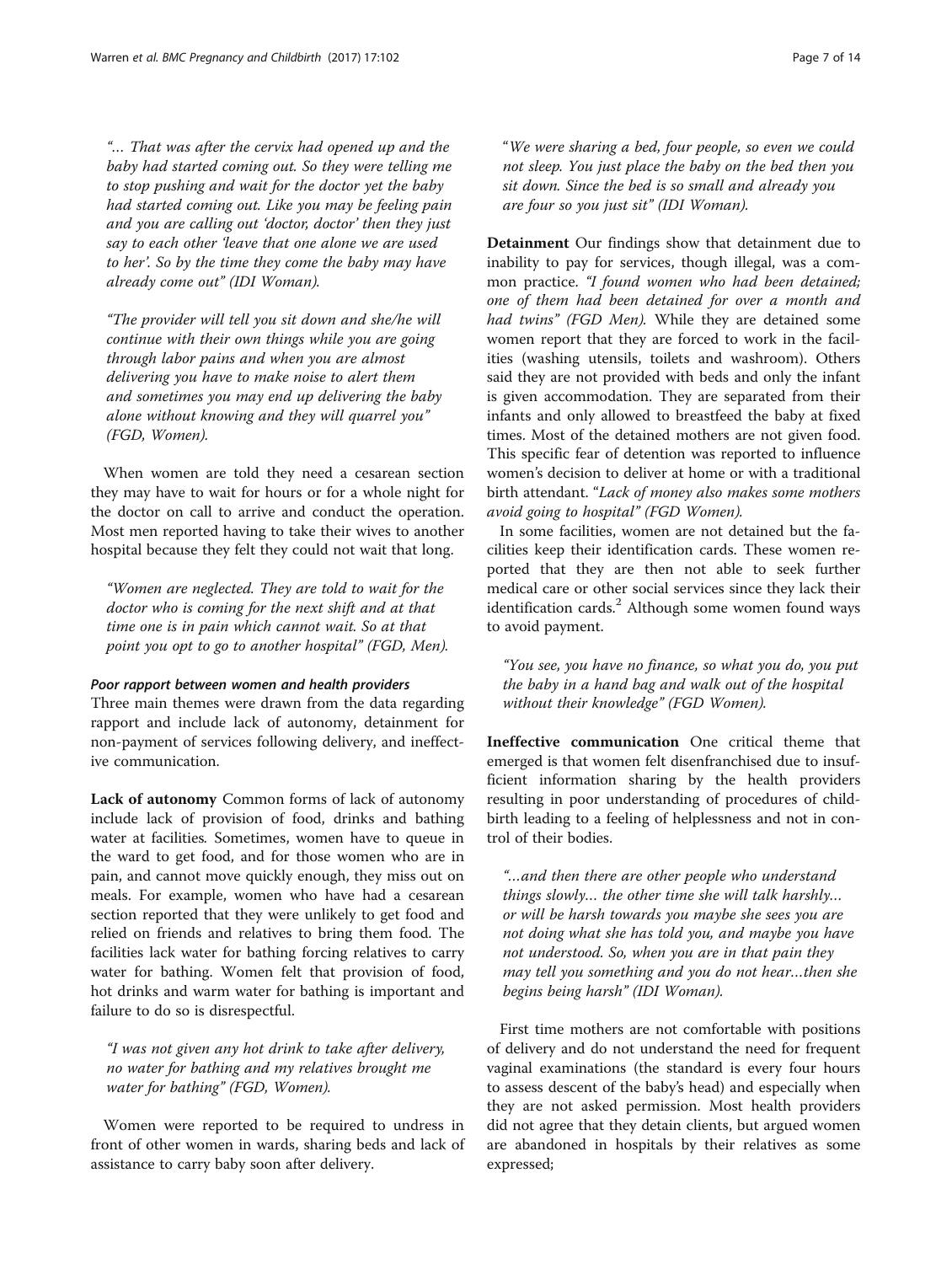"Detention happens not only in XX but other areas, maybe the mother has come she delivered well and not paid anything. She will depend on the relatives and those people who are supposed to pay for her to look for money. Sometimes you don't see the relatives and you find that no one is prepared to take the client home" (IDI, Service provider).

"When clients are unable to foot hospital bills, at times the clients are abandoned by their relatives in hospital. They are retained in the facility not because of the money" (IDI Service provider).

#### Health system conditions and constraints

Lack of resources Findings from FGDs show that, most public facilities were very dirty and they (women) are exposed to very unhygienic conditions including lack of water, poor sanitation and dirty labor and delivery rooms. Reports also include dirty water flowing in the wards:

"The beds are too dirty …you see this room with curtains, it's full of blood though they wipe the outside part; I saw them wipe the outside parts. If you see the bed itself you won't enter inside it's so dirty, they do remove the blanket and then wipe but it's dirty. Beds, even the washrooms are very dirty…the toilets have blocked and you can't even go inside. Even from the entrance door it is full of water, washrooms are also flooded and then they come chuck you out in the morning" (IDI, Woman).

Facility culture The group dynamics of the maternal health team contribute to the culture of the facility – and is often influenced by both more senior or experienced health providers and the length of time they have spent in the facilities. Weak management and lack of accountability regarding a clean environment, sufficient equipment, commodities and drugs for health providers to do their work effectively; a poorly effected duty roster that does not maximize staffing ratios leading to a high workload; and ineffective supervision to ensure adherence to standards of care are some of the identified drivers of D&A that are tied up in the context of each facility culture.

Corruption In some facilities 'under the table payments' are a common day to day practice with a hierarchy as to who receives what at the end of the day. Bribery was perceived as disrespectful for those who lack cash to bribe, but others (especially men) felt that it helped them acquire the services for their spouse including faster

treatment and specialized care and privileges (such as not sharing a bed).

"You give the nurse about 200 Kenya shillings so that she can treat you well. For me I took my wife to hospital with a motorbike and since I knew it will not take long I gave the nurse 200 shillings so that she can attend to her well. You must stretch your hand for quick processing"(FGD, Men).

#### Drivers of disrespect and abuse during childbirth

The qualitative findings also demonstrated several drivers for D&A as perceived by the local communities, health providers and managers. The driver themes drawn from the data are clustered around five main categories that build from community, health system, and policy levels. Community level includes individual, family, and community drivers. The health system level combines governance and leadership, management, service delivery and health provider drivers. The policy level includes drivers derived from national laws, policies, human rights and ethics.

## Individual, family and community level Individual level drivers

Many of the women interviewed did not know their rights and what kind of treatment to expect from health providers. The poor are easily identified by their mode of dress and their inability to pay and are often discriminated or abandoned when seeking delivery services. The provider-client power dynamics also describe the context of expectations of social norms. For example, some women reported they were unable to correct or complain to a health provider about poor treatment.

"You know why we say it is normal, when you go to a place, you follow the authority above, good or bad, you follow it" (FGD, Women).

#### Family level drivers

Abuses at home perpetuated by social norms and gender inequalities contribute to the normalization of D&A experienced at facility during delivery. Data shows that the inability of women to defend rightful treatment coupled with poor understanding of patients' rights, inadequate and complex legal redress mechanisms limits women and their families from asking or seeking retribution. It was strongly felt by all respondents that lower socioeconomic status of the client was one of the main drivers for discrimination.

#### Community level drivers

Social norms such as gender inequalities also tend to disempower women creating skewed relations that may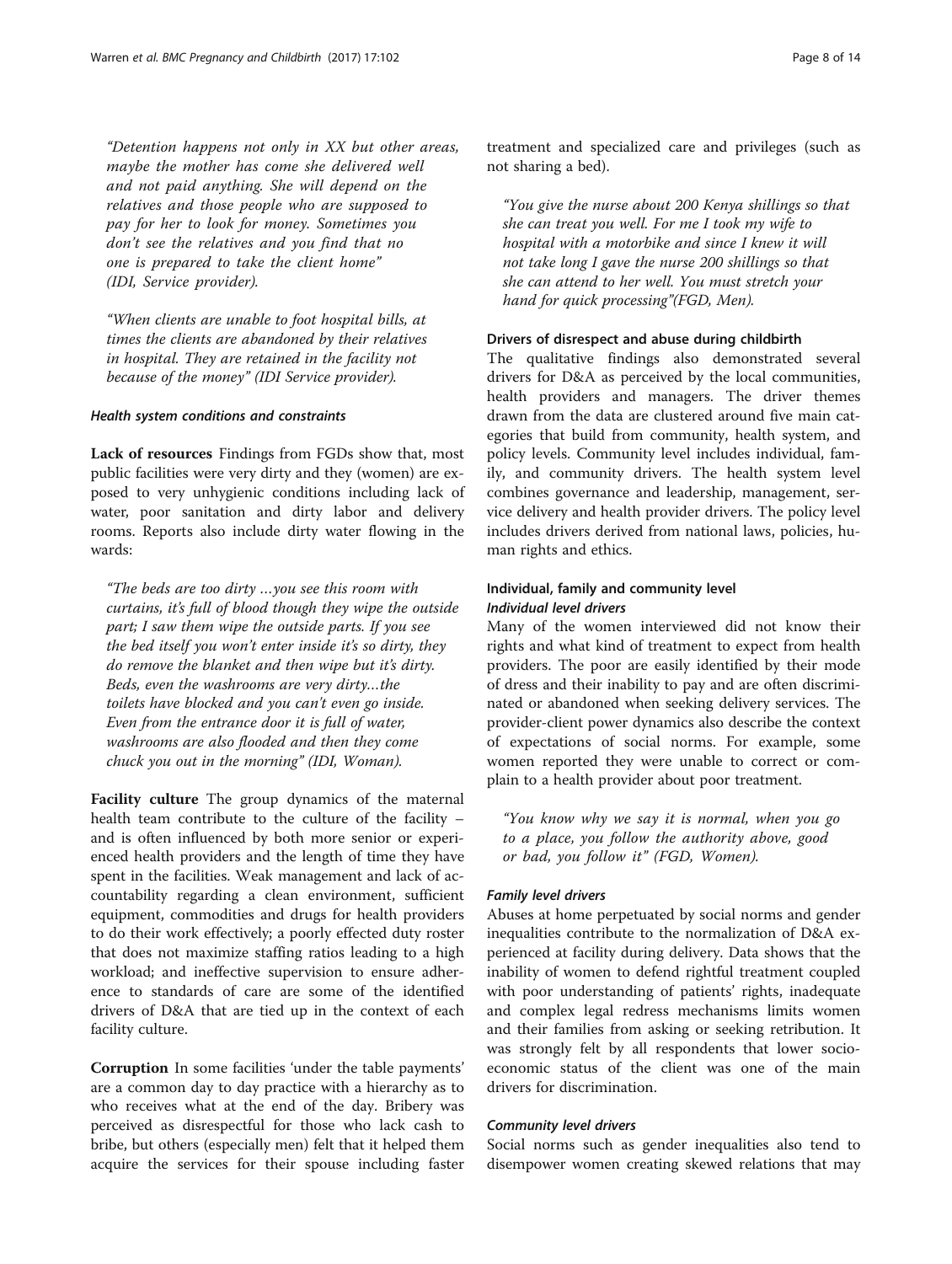influence practices and expectations beyond the household and community and are often transferred to facility level when seeking care.

"Even those insults that you hear they are not to harm the woman, but you do not do it out of fear or lack of knowledge you just allow the provider to do what they want. If they want to walk around the hospital let them walk when they feel like attending to her they will" (FGD, Men).

The interaction between health providers and clients illuminated several insights that are illustrative of broader social cultural norms mentioned earlier. Majority felt that questioning a provider may subject them or their families to poor health services.

"In hospital if you do not bribe the doctor and you have a very sick patient who needs quick assistance, you have to hold one of the nurses and request them to assist your patient. So if you want your patient to be treated well you have to keep quiet, submit and do as you are told" (FGD, Men).

This lack of autonomy and disempowerment of community members discourages anyone from taking action or alternative measures after experiencing D&A. The process of seeking legal redress is also seen as expensive and time demanding and many witnesses decline to participate for fear of backlash.

"If we would get like two people the story can be pushed. People fear the courts they can't stand in courts as witnesses, they fear. They feel they will spend a lot of time and they have children to care for. You may also be competing with someone with money. The person will just look at you and at the end he gives money and justice is not done or you are killed" (FGD, Women).

"It is because we do not know where to go or even start. If there was a place where when you are mishandled you can report (starting point) then it can be better but now we don't we just know police station or court…and we have failed to go to the court because of lack of money" (FGD, Women).

## Health system level drivers

There were several health system level challenges: governance and leadership, service delivery and health providers (including the culture of a particular health facility) that appear to contribute to D&A.

## Governance and leadership

Poor management of the available human resources and or chronic understaffing was discussed as a contributor to D&A. Women who were interviewed through the case narratives and had experienced D&A reported that understaffing made health providers neglect them because other cases were perceived more urgent. Women appear to understand the reasons health providers do this – due to shortage of staff and limited infrastructure of the facilities. Some health providers complained of being overworked and having to cover many service areas including running ANC clinics as well as conducting multiple deliveries. This leads to demotivation of health providers that can be expressed in the form of disrespect transferred to their clients.

Poor supervision of staff was also associated with mistreatment. For example women reported that health providers skip night duties (either they don't turn up or go for long breaks) because of lack of adequate supervision resulting in women feeling abandoned. Some participants complained of poor supervision of interns resulting in medical malpractice and 'excessive' vaginal examinations.

"Just see… She just delivered while I saw her…I was not in much pain …they took the child and weighed it… but did not wipe her blood stains the way they usually do… I just saw them leaving her there… then she rose up and wiped herself…she wiped the bed. So I was wondering why they were doing that for her" (IDI Woman).

Poor supervision of facilities also leads to poor forecasting of supplies and commodities, staff attendance and quality assurance. Majority of women reported that the physical conditions of facilities are a good example of how health system constraints affect use. Some women noted that during medical consultation and treatment the facilities do not have private rooms and lack curtains or doors. Poor supply of drugs and supplies, and commodity management as well as the lack of equipment. Having to share a bed and to undress in public due to the lack of curtains to ensure privacy was reported to contribute to D&A.

Policy makers acknowledged that although communities expect good treatment during childbirth, "if the provider does not have curtains or blankets they can do nothing to ensure privacy" while others lamented the bad state of facilities where care can be compromised.

"How do you how expect a midwife to be in a good mood if she works with no breaks, many client to attend to in a dirty working environment" (IDI, Policy maker).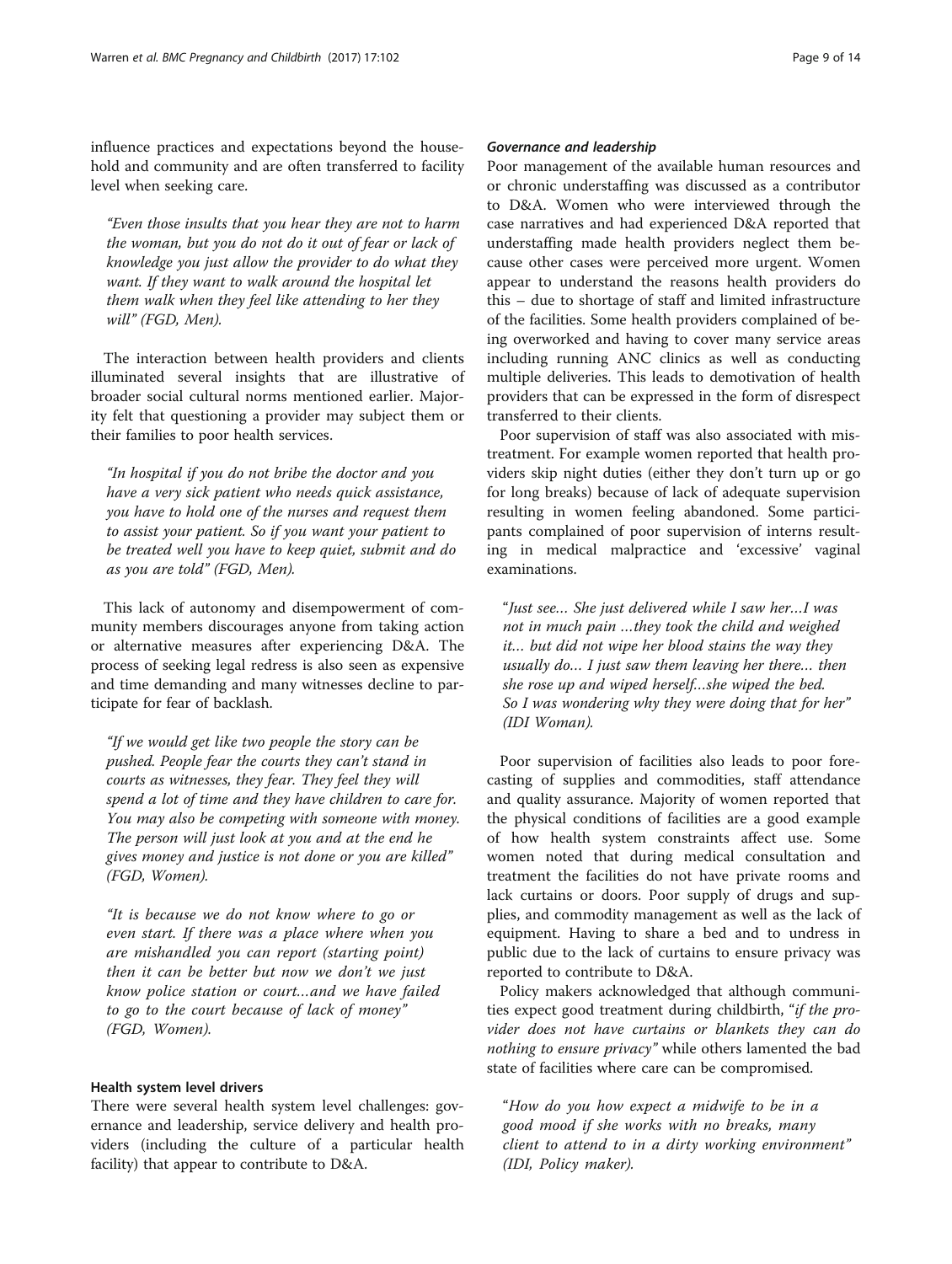#### Service delivery and health providers

The asymmetrical relationship during provider-client interactions reflect a phenomenon where health providers are rated as more highly educated and with 'higher authority' and therefore cannot be questioned. Majority of the men felt that health providers are aware of the laxity of the Kenyan courts to take legal action on health providers and that the health providers use this to silence clients. Further they reported that abusive health providers are protected by the existing medical board and nursing and clinical officers' councils who protect their colleagues and therefore no action is taken.

"You know when you see them that thing is still in your heart, there is nothing you can do to them. Like I was asked by one provider 'what court have you ever seen a doctor been taken'. When you look at it you see it is true because maybe the rich can know where to get lawyers that deal with such issues, but the poor will not know and also they do not have the money for that. So you just hold a grudge against them but there is nothing you can do" (FGD, Men).

#### National laws and policy level drivers

Our findings demonstrated that poor leadership and stewardship contribute to the weak implementation of existing policies and apparently very little accountability. Policy makers reported corruption within the system but there was apparently no formal redress for poor care contributed to mistreatment.

"The managers are corrupt and the health providers know this. The health providers get nothing from the system other than the poor pay while at the level of county they use the little available resources meant to improve the working conditions" (IDI, Policy maker).

"Managers lack leadership qualities in dealing with D&A. They are also not accountable themselves so they lack moral authority to discipline any one. The government is not doing enough to deal with D&A" (IDI, Policy maker).

Weak or non-existent legal redress mechanisms to deal with D&A continues to perpetuate the problem. Failure to uphold professionalism (i.e. adherence to standards) resulting from ignorance of ethical and human rights issues, and the perceived inadequacies of training institutions to either promote a good 'bedside manner' or inculcate professionalism appears to lead to a 'don't care attitude' among health providers.

## **Discussion**

These findings build on the rapidly expanding literaturebase on the extent of mistreatment of women during facility based childbirth globally. We used the framework developed by Bohren et al to tease out the most frequent observed/reported forms of D&A that emerged from qualitative interviews with communities and health providers in 13 facilities across five counties in Kenya (see Table [2](#page-3-0)). The primary forms of D&A reported in this study were undignified language (verbal abuse), physical abuse, abandonment and detention. These are similar to findings in Tanzania and Ghana [[14, 15](#page-13-0)] and South Africa where negative client – provider interactions, inattentive staff and humiliation are described [\[9](#page-12-0)]. Although our data illustrates a good fit with the typology by Bohren et al [\[2](#page-12-0)], it also illuminates the complexity of understanding and the differences of how women, men and health providers describe the occurrence of mistreatment of women during childbirth in the Kenya setting.

There is concurrence of what may constitute each type of D&A as described by the third order themes: physical, verbal (and sexual) abuse, stigma and discrimination, failure to meet professional standards of care, poor rapport between women and providers, and health system constraints. However, the manifestations of experiences and reports (first order themes) vary depending on who reports or how it is reported. For example, some women and providers agree on the 'need' for slapping to save the babies life, while other women describe it as abuse but the act of slapping itself appears to be normalized. Moreover, there was general agreement by community members, providers and their managers, that weak infrastructure and lack of equipment were contributors to mistreatment. Drivers of D&A at facilities range from individual provider to organizational and systems factors. These examples illustrate the need to contextualize the typology in order to develop strategies to reduce D&A at all levels [[2](#page-12-0), [11](#page-12-0)].

These insights have implications for developing strategies to promote respectful maternity care [\[16](#page-13-0)]. For example: women describe how health providers blame them for negative outcomes (of the pregnancy), and reprimand them for calling for help indicating the manifestations of power relations between some health providers and women in maternity settings that are of hegemonic dominance, and parallels the societal position of dominance of men [[17](#page-13-0)–[19](#page-13-0)]. Bohren et al also noted that several studies reported various nuances of verbal abuse that may have implications on the broader societal norms and expectations [[1, 12](#page-12-0)]. This according to some authors is a reflection of broader features of violence against women that stems from structural gender inequality that systematically devalues the lives of women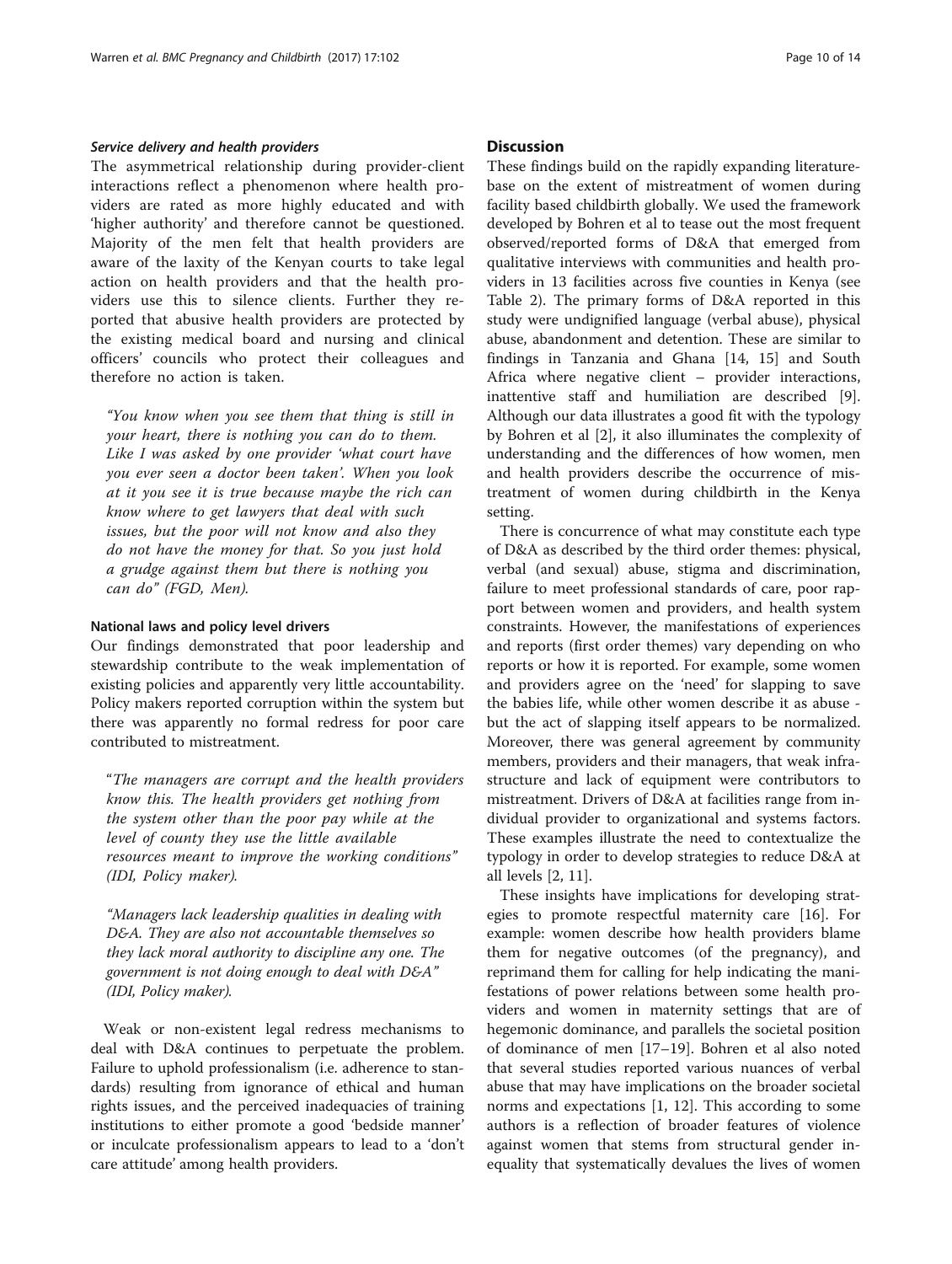and girls [\[17](#page-13-0)]. Similarly, verbal abuse especially when linked to accusatory comments made to women about their sexual activity, operates in two main third order themes; verbal abuse and discrimination by age. Our data shows that such experiences were common to women who give birth when young and without partners or older women who are perceived to be 'too old' and should stop giving birth – i.e. discrimination based on parity.

The interrelationship of the first order themes presents challenges of developing specific strategies to reduce D&A. It also means that such unnecessary humiliations engender feelings of shame and is not conducive to establishing trusting connections with caregivers [\[12](#page-12-0), [17](#page-13-0)]. Women are tired of being insulted and slapped and therefore will be reluctant to use facility based care in the future.

The need for contextualizing different experiences and reports from men, women and health providers is also illustrated by the additional categories of abandonment described when health providers fail to respond to women's needs especially when they are about to give birth or when they are in pain postoperative. Both men and women described how student nurses lack the skills to attend to women in labour but also need to 'practice' on the same women. Moreover, it is apparent that many participants felt the skills of health providers were also lacking. This coupled with the fact that women reported loss of autonomy when denied access to medical information about the birthing process. This disempowered women and reduced them to states of passivity in which they were unable to be active participants in their own birth experience [[17\]](#page-13-0). This loss of autonomy is often extended beyond the facility when in some facilities, women are not detained (because they cannot pay the fees) but the facilities keep their identification cards until they pay the full amount. These women are unable to seek further medical care or other social services since they lack their identification cards. This extension is a gross violation of the human rights.

Our data indicates that understanding the immediate triggers of D&A and the link with the drivers and consequences are critical pointers to developing interventions. Immediate triggers like 'desire to save lives' tend to develop 'normalized' behaviors that become behavior patterns that are difficult to understand among and between clients and health providers [[14\]](#page-13-0). Another example of a trigger is the location where the mother lives or her dress code that may lead to discrimination as a result of perceived socio-economic status. Age of the women, marital status and women's parity may trigger some form of discrimination that is linked to broader societal norms and expectations. Understanding the triggers are important while designing interventions as they point to potential behaviors that are either likely to be difficult to eradicate or easier to dealt with. The consequences of these actions (described in Table [3](#page-11-0)) are also varied from deterring future utilization of facility deliveries to by-passing nearby facilities through self-referrals that may pre-dispose women to more dangers.

Following collection of this data (including quantitative data on prevalence of D&A) [\[13, 20\]](#page-13-0) intervention development occurred through a participatory process that included community dialogues and stakeholder meetings to discuss the findings and engage all stakeholders in developing the interventions at community, health system and policy level. There was not one 'silver bullet' intervention to address all drivers – more a multi component intervention based on a human rights approach to address the multiplicity of causes of D&A. This multi component intervention is described in detail elsewhere [[16](#page-13-0), [21](#page-13-0), [22](#page-13-0)], but includes strengthening quality improvement teams, values clarification and attitudes transformation workshops for managers and health providers to critically self-evaluate and modify their values, attitudes and beliefs; stress management counseling for providers; awareness raising around rights and obligations at community level and strengthening linkages between facilities and communities through maternity open days [[22\]](#page-13-0).

Developing interventions to prevent occurrence of D&A need to be built on a solid understanding of the context of the experiences and the root causes that should be explored using multiple methods including qualitative methods (such as community dialogue) throughout the intervention period. The interventions should focus on both: intentional mistreatment such as use of violence: physical, verbal, negligent withholding of care; and structural disrespect: deviations from accepted standards for infrastructure, staffing, equipment and supplies as well as unnecessary interventions demand for bribes and detention as described by Jewkes and Penn-Kekana [\[17](#page-13-0)].

Accountability at both policy level and management level are critical. There are very limited opportunities for those who have experienced D&A to pursue legal redress. Both men and women described the costs, fear and other barriers to challenge the health system through the courts. One policymaker also indicated that the frontline health providers were also treated badly by the system. Majority of health providers are members of professional associations – but seem not to adhere to the national or even international guidelines and ethics. For example the International Confederation of Midwives states: "This code acknowledges women as persons with human rights, seeks justice for all people and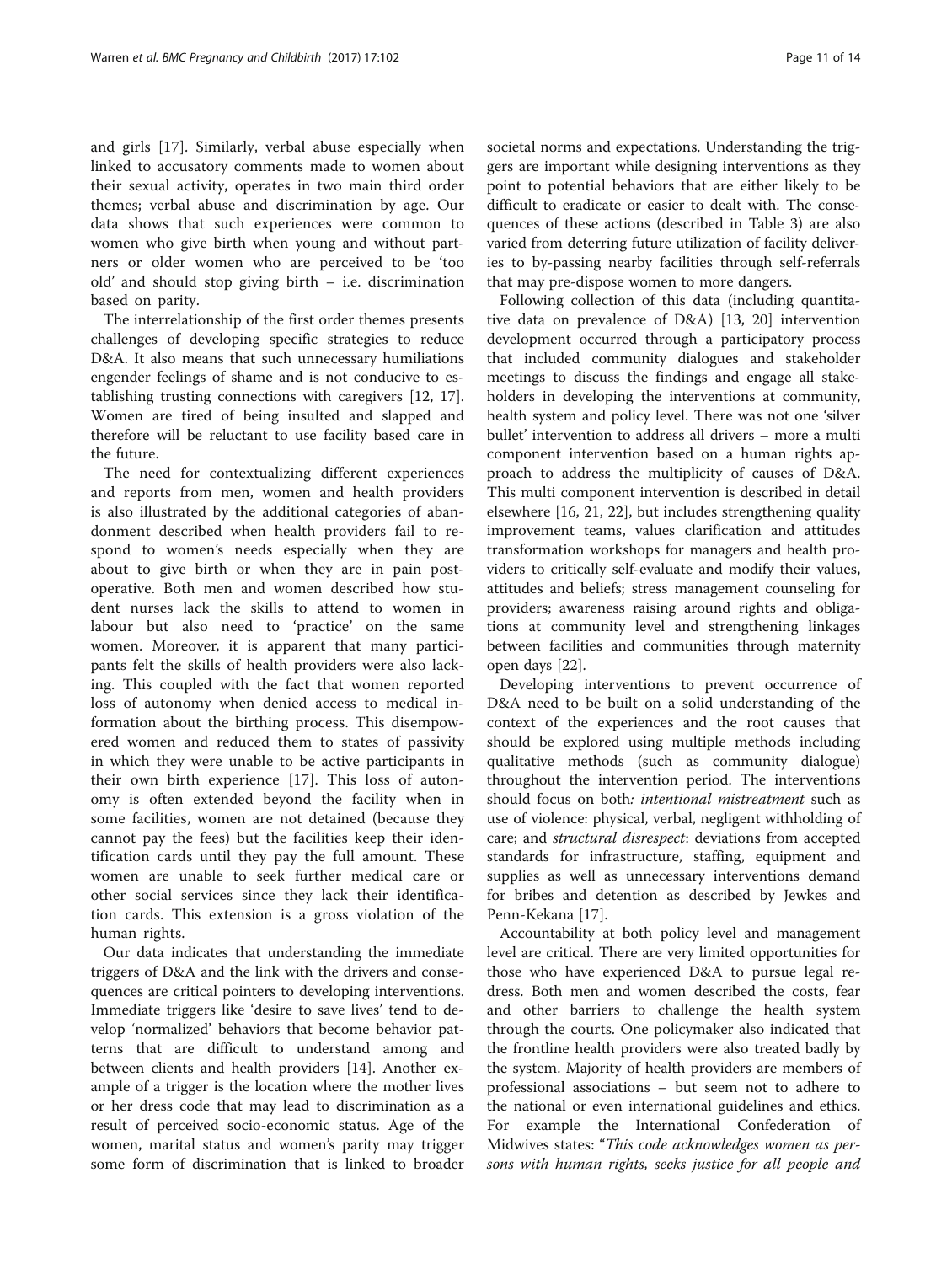| Third order themes                                 | Immediate triggers                                                                                                                          | Underlying drivers                                                                                                                                                                                 | Consequences of event                                                                                                                                             |
|----------------------------------------------------|---------------------------------------------------------------------------------------------------------------------------------------------|----------------------------------------------------------------------------------------------------------------------------------------------------------------------------------------------------|-------------------------------------------------------------------------------------------------------------------------------------------------------------------|
| Physical abuse                                     | Desire to save lives                                                                                                                        | Normalization<br>Frustration of health providers<br>associated with broader health<br>system constraint/environment<br>Gender inequalities and<br>inadequate understanding of<br>individual rights | Deter future facility delivery                                                                                                                                    |
| Verbal abuse                                       | Negative patient outcomes<br>triggering some form of<br>reprimand<br>Desire to save lives                                                   | Normalization<br>Complex legal redress mechanisms<br>Frustration of health providers<br>due to health system constraints-<br>weak governance structures and<br>accountability                      | Deter future facility delivery                                                                                                                                    |
| Stigma and discrimination                          | Multiparous women<br>Geographical location of<br>women- poor neighborhoods/<br>dress code<br>Age -young teenagers<br>Surnames<br>HIV status | Broader community and societal/<br>social economic challenges<br>Tribalism<br>Lack of knowledge or of patients'<br>rights                                                                          | By passing nearest facilities leading<br>to potential morbidities and<br>mortalities associated with delays<br>during self-referrals<br>Deter future facility use |
| Failure to meet professional<br>standards of care  | Multiparous women<br>Geographical location of<br>women- poor neighborhoods/<br>dress code<br>Age -young teenagers                           | Health system drivers- Human<br>resource challenges, weak legal<br>and policy implementation<br>Broader social cultural norms                                                                      | By passing near facilities leading to<br>potential morbidities and mortalities<br>associated with delays during<br>self-referrals<br>Deter future facility use    |
| Poor rapport between women<br>and health providers | Geographical location of<br>women-poor neighborhoods/<br>dress code                                                                         | Health system drivers- Human<br>resource challenges<br>Tribalism                                                                                                                                   | By passing nearest facilities leading<br>to morbidities and mortality<br>associated with delays during<br>self-referrals<br>Deter future facility use             |

<span id="page-11-0"></span>**Table 3** Linkages between the third order themes, triggers, drivers and consequences

equity in access to health care, and is based on mutual relationships of respect and trust, and the dignity of all members of society" [\[23](#page-13-0)].

Use of behaviors interventions to reduce drivers of intentional mistreatment has shown positive results in Kenya [\[21](#page-13-0)]. Busy maternity units are stressful environments – particularly so when demand exceeds supply; frequently there are insufficient health providers available which leads to perceptions of abandonment and neglect. One nurse/midwife can only deliver one baby at a time. Providing opportunities for health providers to receive counseling in groups or individuals has made a difference in helping them cope in difficult situations [[16, 24\]](#page-13-0). Moreover raising awareness among communities and updating providers on both health obligations and rights can improve communication between women and health providers [[22\]](#page-13-0). However additional efforts need to be made to address the drivers of structural disrespect. This requires substantial investment to improve structural features such as the absence of curtains or screens that contribute to lack of confidentiality or privacy. Equipment shortages – especially lack of sufficient beds that contribute to limited confidentiality and privacy – as women sharing a bed overheard each other's interaction with the health providers.

The use of Bohren typology to elucidate the drivers of D&A is relevant and provides a good starting point to develop strategies to reduce occurrence of D&A [\[2](#page-12-0)]. Drivers described at five different levels (individual, family, community, health system and policy levels) have complex interactions with the societal influence and context. Power imbalances and gender disparities also have a role to play; until women are empowered and have agency to both demand quality maternal health care and respect, addressing the structural deviations and intentional mistreatment will have limited influence on improving socio-health issues for pregnant women.

Using the third order themes is likely to provide standardized estimates across different settings. However, the manifestation of first order themes are critical to contextualize as they are closely linked to triggers and drivers that are relevant for developing interventions.

There are a few limitations to this study. We do not include results of interviews with women who did not report D&A so did not fully unpack the drivers of respect. All occurrences of mistreatment are self-reported which could be either over or under-reported. However, during the development of the interventions in the broader project we discussed these qualitative findings through community dialogues in each location to verify the reports. One other limitation is using the Bohren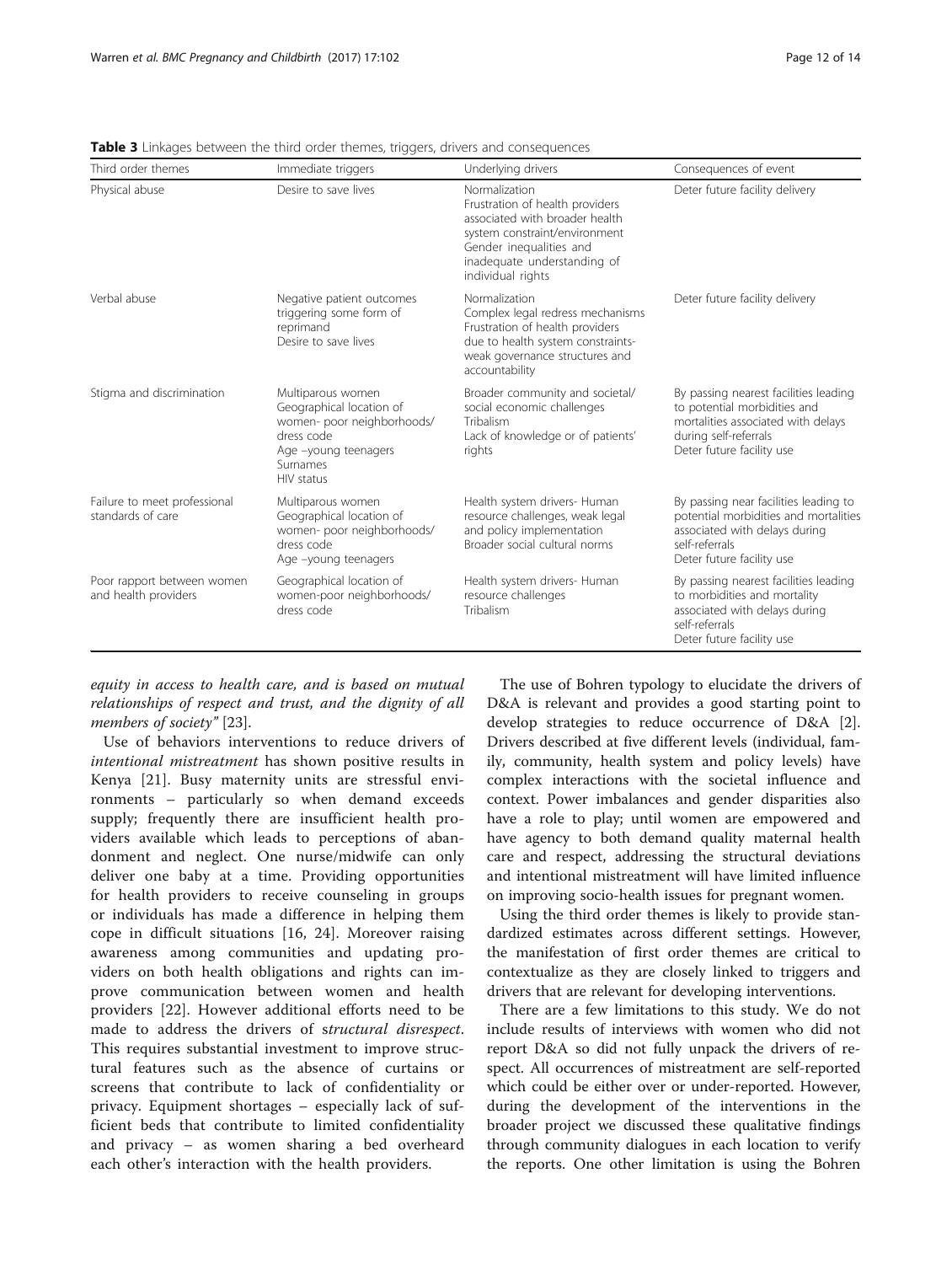<span id="page-12-0"></span>framework retrospectively. Although given the challenges around this emerging issue on ways to measure prevalence, developing definitions, and interventions, we feel it is a pretty good fit.

## Conclusion

The results described here build on the ever-expanding literature on mistreatment of women during labour and childbirth –outlining drivers from an individual, family, community, facility and policy level. New frameworks to group the manifestations into themes or components makes it increasingly more focused on specific interventions to promote respectful maternity care. The Kenya findings resonate with budding literature – demonstrating that this is indeed a global issue that needs a global solution.

## **Endnotes**

<sup>1</sup>In 2013, a Presidential decree, mandated free maternity services in Kenya. <sup>2</sup>

 $2$ Since 2013 maternity services are now free in Kenya – meaning no one can be detained for lack of payment.

#### Abbreviations

ANC: Antenatal care; D&A: Disrespect and abuse; FGD: Focus group discussion; IDI: In depth interview; TBA: Traditional birth attendant

#### Acknowledgements

We thank the consortium of three organizations; Population Council, FIDA-Kenya and National Nurses Association Kenya (NNAK), who came together to address this issue in Kenya with the Ministry of Health. We also thank the URC-TRAction and USAID colleagues and the technical advisory group who reviewed this article. Finally, we thank all participants who provided us with information that generated this evidence.

#### Funding

The Heshima Project (Promoting Dignified Care During Childbirth in Kenya) was a sub agreement (F11 G01 6990) between URCs Translating Research into Action (TRAction) and Population Council, supported by the US Agency for International Development under USAID Cooperative Agreement GHS-A000-09-00015-00. The funding agency was not involved in the design of the study, collection, analysis, interpretation of data and in drafting the manuscript. The paper reflects the views of the authors and not USAID or the Government of Kenya.

#### Availability of data and materials

The datasets generated during and/or analyzed during the current study are not publicly available due to the sensitivity of the data presented, raw data cannot be shared publicly. This data is currently anonymized and stored at the Population Council offices, Nairobi. Anonymized data sets are available from the corresponding author on reasonable request.

#### Authors' contributions

CEW was involved in the overall conceptual design of the study, data analysis, writing and review. RN was involved in the data collection, analysis, initial drafting of manuscript, CN was involved in the conceptual design, data collection and revision of manuscript, TA was involved in the conceptual design of the study, data analysis and manuscript revision. All authors have read and approved the final manuscript.

#### Competing interests

The authors declare that there are no competing interests.

#### Consent for publication

Not applicable

#### Ethics approval and consent to participate

All respondents were provided with information about the study and a written structured consent form administered in participants' preferred language. This included the objectives, procedures, benefits, and risks of the study. None of the participants were minors. The research protocol was reviewed by key stakeholders and ethical clearance was granted by the Kenya Medical Research Institute Ethical Review Board (approval SCC No: 288), the Population Council's Institutional Review Board (No: 517), and the Division of Reproductive Health, Ministry of Health.

#### Publisher's Note

Springer Nature remains neutral with regard to jurisdictional claims in published maps and institutional affiliations.

#### Author details

<sup>1</sup>Population Council, 4301 Connecticut Avenue NW Suite 280, Washington DC, USA. <sup>2</sup>Population Council, PO Box 17643 - 00500, Nairobi, Kenya.

#### Received: 20 July 2016 Accepted: 23 March 2017 Published online: 28 March 2017

#### References

- 1. Kujawski S, Mbaruku G, Freedman LP, Ramsey K, Moyo W, Kruk ME. Association between disrespect and abuse during childbirth and Women's confidence in health facilities in Tanzania. Matern Child Health J. 2015; 19(10):2243–50.
- 2. Bohren M, Vogel JP, Hunter EC, Lutsiv O, Makh SK, Souza JP, Aguiar C, Saraiva CF, Diniz AL, Tuncalp O, Javadi D, Oladapo OT, Khosla R, Hindin MJ, Gulmezoglu AM. The mistreatment of women during childbirth in health facilities globally: a mixed-methods systematic review. PLoS Med. 2015;12(6): e1001847.
- 3. Bowser D. & Hill K. Exploring evidence for disrespect and abuse in facilitybased childbirth: report of a landscape analysis. USAID-TRAction Project, Harvard School of Public Health and University Research Co., September 20, 2010. Available at [http://www.traction.org.](http://www.traction.org) 2010.
- 4. Asefa A, Bekele D. Status of respectful and non-abusive care during facilitybased childbirth in a hospital and health centers in Addis Ababa. Ethiopia Reprod Health. 2015;12:33.
- 5. Abuya T, Warren CE, Miller N, Njuki R, Ndwiga C, et al. Exploring the prevalence of disrespect and abuse during childbirth in Kenya. PLoS One. 2015;10(4):e0123606.
- 6. Okafor II, Ugwu EO, Obi SN. Disrespect and abuse during facility-based childbirth in a low-income country. Int J Gynaecol Obstet. 2015;128(2):  $110 - 3$
- 7. Misago C, Kendall C, Freitas P, Haneda K, Silveira D, Onuki D, Mori T, Sadamori T, Umenai T. From 'culture of dehumanization of childbirth' to 'childbirth as a transformative experience': changes in five municipalities in north-east Brazil. Int J Gynaecol Obstet. 2001;75 (Suppl 1):S67–72.
- 8. Lukasse M, Laanpere M, Karro H, Kristjansdottir H, Schroll AM, Van Parys AS, Wangel AM, Schei B. Bidens study, group, pregnancy intendedness and the association with physical, sexual and emotional abuse - a European multi-country cross-sectional study. BMC Pregnancy Childbirth. 2015;15:120.
- 9. Silal S, Penn-Kekana L, Barnighausen T, Schneider H, Harris B, Birch S, McIntyre D. Exploring inequalities in access to and use of maternal health services in South Africa. BMC Health Serv Res. 2012;12:120.
- 10. Sando D, Ratcliffe H, McDonald K, Spiegelman D, Lyatuu G, Mwanyika-Sando M, Emil F, Wegner MN, Chalamilla G, Langer A. The prevalence of disrespect and abuse during facility-based childbirth in urban Tanzania. BMC Pregnancy Childbirth. 2016;16:236.
- 11. Freedman LP, Kruk ME. Disrespect and abuse of women in childbirth: challenging the global quality and accountability agendas. Lancet. 2014; 384(9948):e42–4.
- 12. Freedman L, Ramsey K, Abuya T, Bellows B, Ndwiga C, Warren CE, Kujawski S, Moyo W, Kruk ME, Mbaruku G. Defining disrespect and abuse of women in childbirth: a research, policy and rights agenda. Bull World Health Organ. 2014;92(12):915–7.